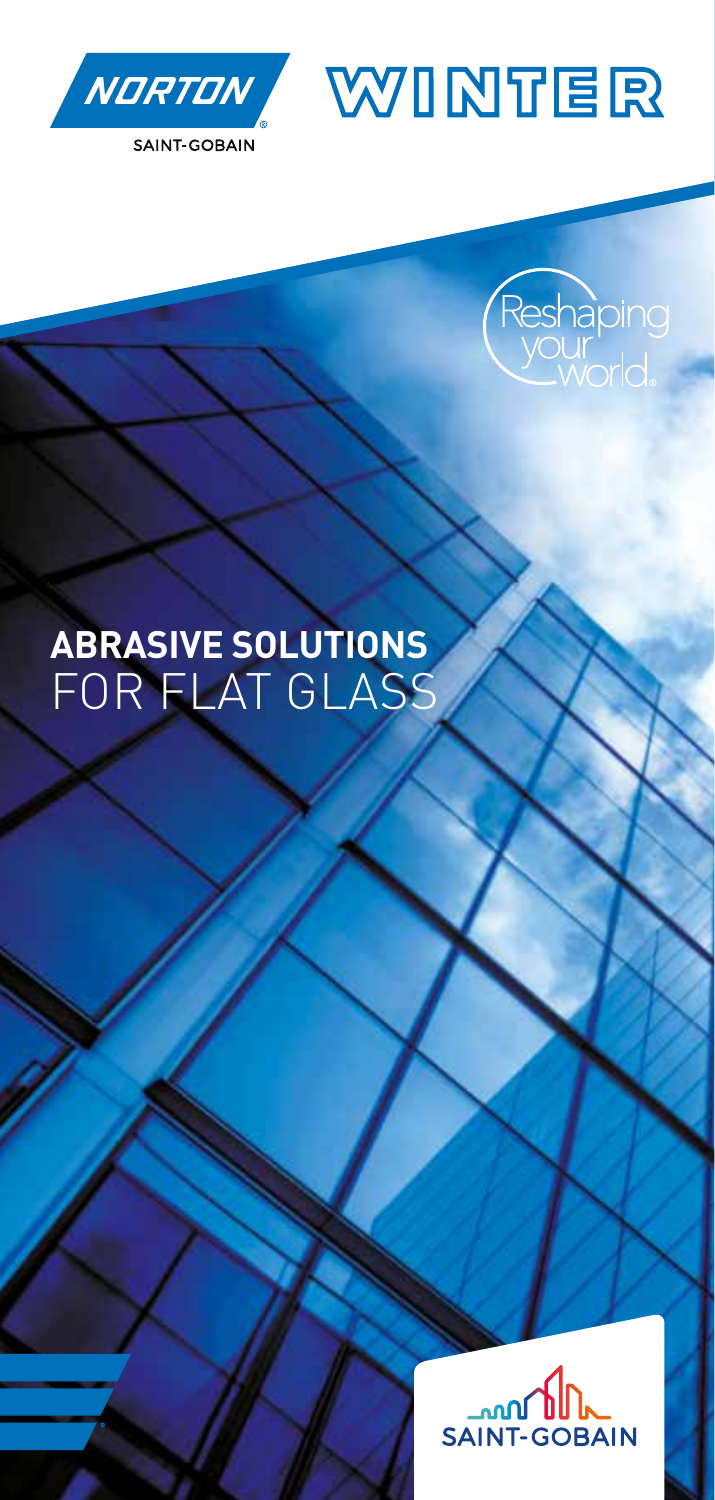

# DRILLING

## DRILLS

#### **Features**

- Core drills or combi drills (drill + chamfering sleeve).
- Total tool length 75 or 95 mm 1/2 gas connection.
- Ø 5 to Ø 100 mm.

- **Clean cut** and **chip-free drilling**.
- **Full inox** range ex-stock.
- **Excellent** price-performance ratio.

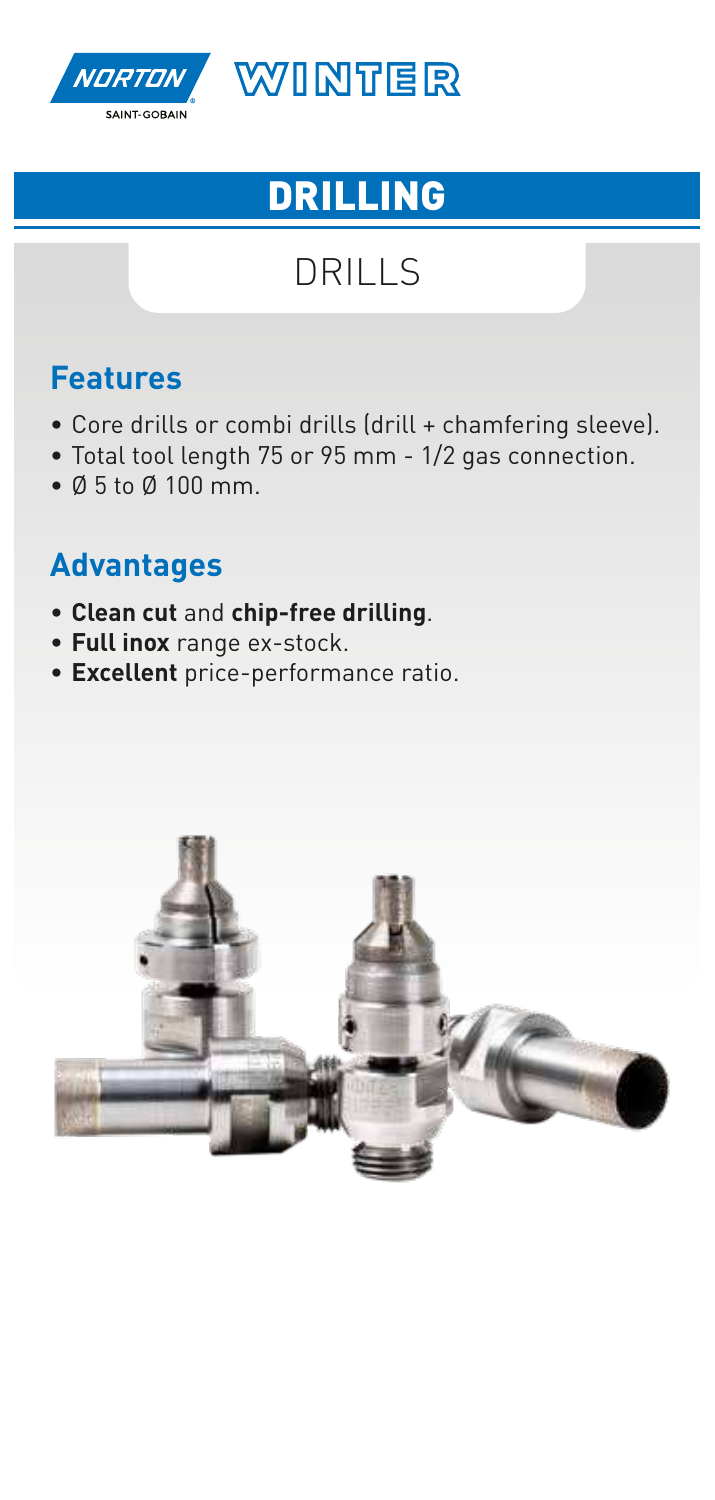

# CUTTING OFF

## CUTTING WHEELS

#### **Features**

- Continuous rims (for chip-free cutting; **glass thickness < 12 mm**).
- Segmented rims (for **glass thickness > 12 mm** and **laminated glass**).

- **High speed, chip-free** cutting.
- Noise dampening technology, thanks to unique composite construction.
- Noise reduction of up to (-13dB) compared to conventional blade.

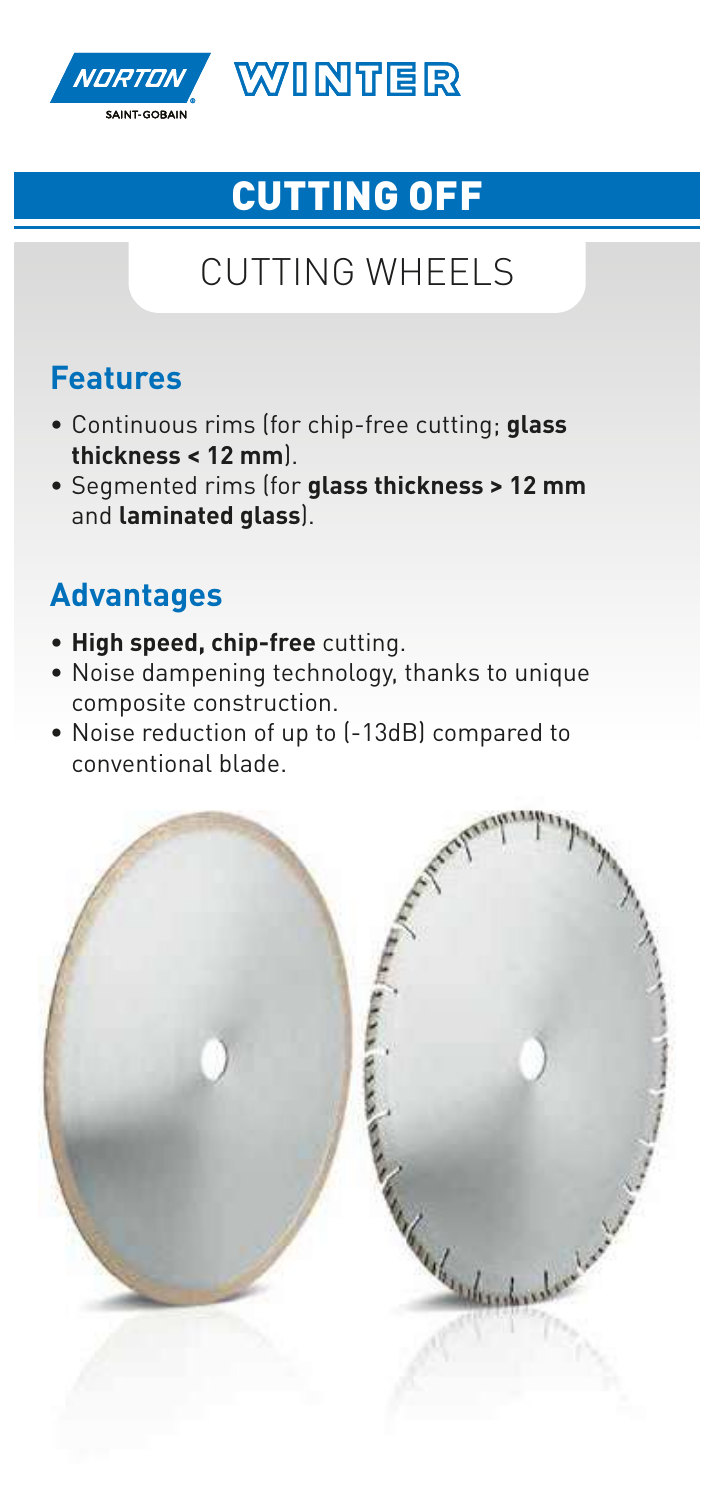

# ARRISING

# ABRASIVE

#### **R445**

- Sharp silicon carbide grain combined with waterproof polyester backing.
- Grain range from P60 to P400.
- Consistent cut rate throughout product life.
- Designed for glass **arris** operations.



#### **W445**

- **Cork grain** with polyester backing.
- Provides a **high polish finish** when used wet.
- **Glass superfinishing**: W445.
- Ideal for **glass edge** work and **crystal** products.

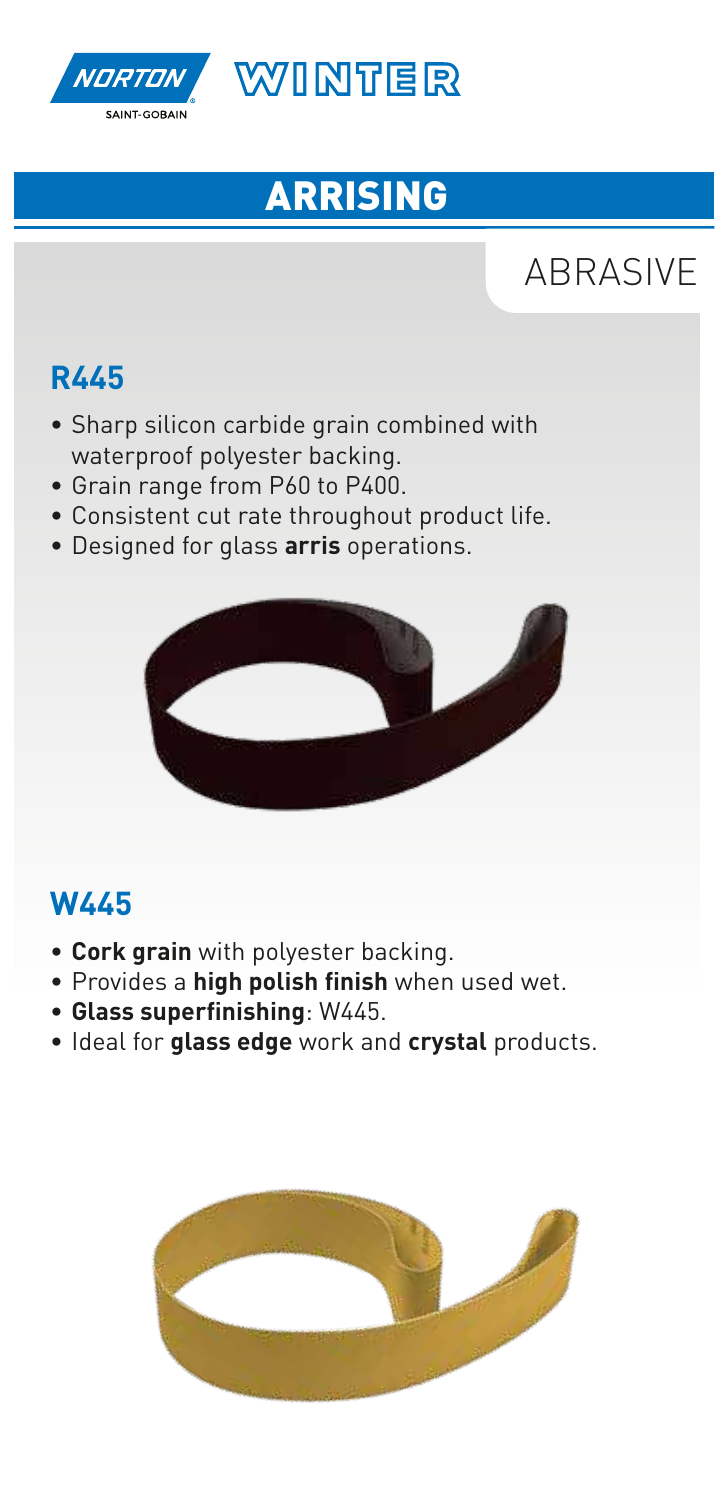

# ARRISING

# BELTS

#### **Diamond belts**

- Unique SNAKE pattern guarantees a free cutting performance throughout the belt life.
- High diamond quality and concentration offers a constant cool cutting action with reduced power consumption.
- Excellent plating process guarantees no loss of diamonds, ensuring long life in demanding production environments.



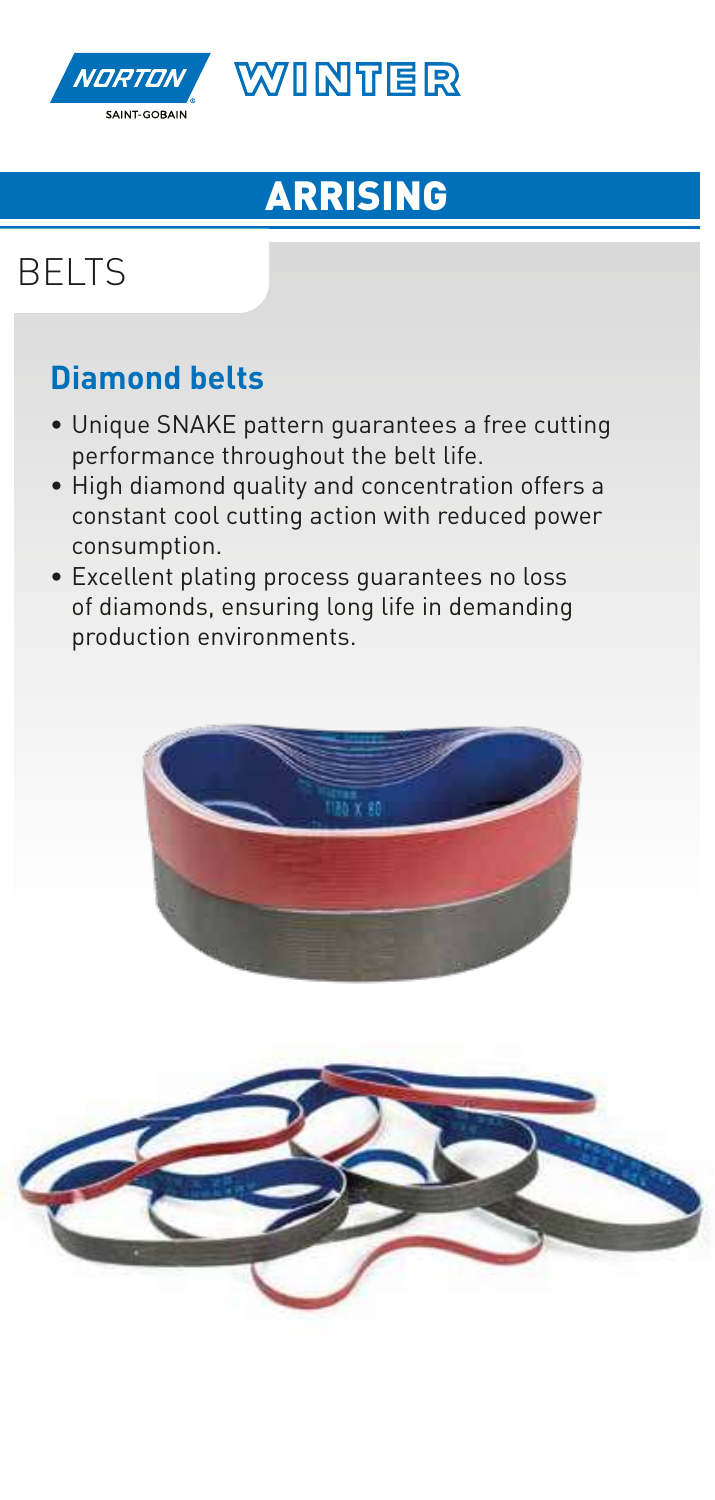

# EDGE GRINDING

### METAL BOND DIAMOND CUP WHEELS

#### **Features**

- Economic and high performance grinding wheels for **all production requirements.**
- Continuous or segmented wheel design covering both float and laminate processes.
- Available in grit sizes D46 to D252.

- **High material removal rate,** increasing manufacturing capabilities.
- Free cutting performance designed to meet all production demands.
- Excellent price-performance ratio.

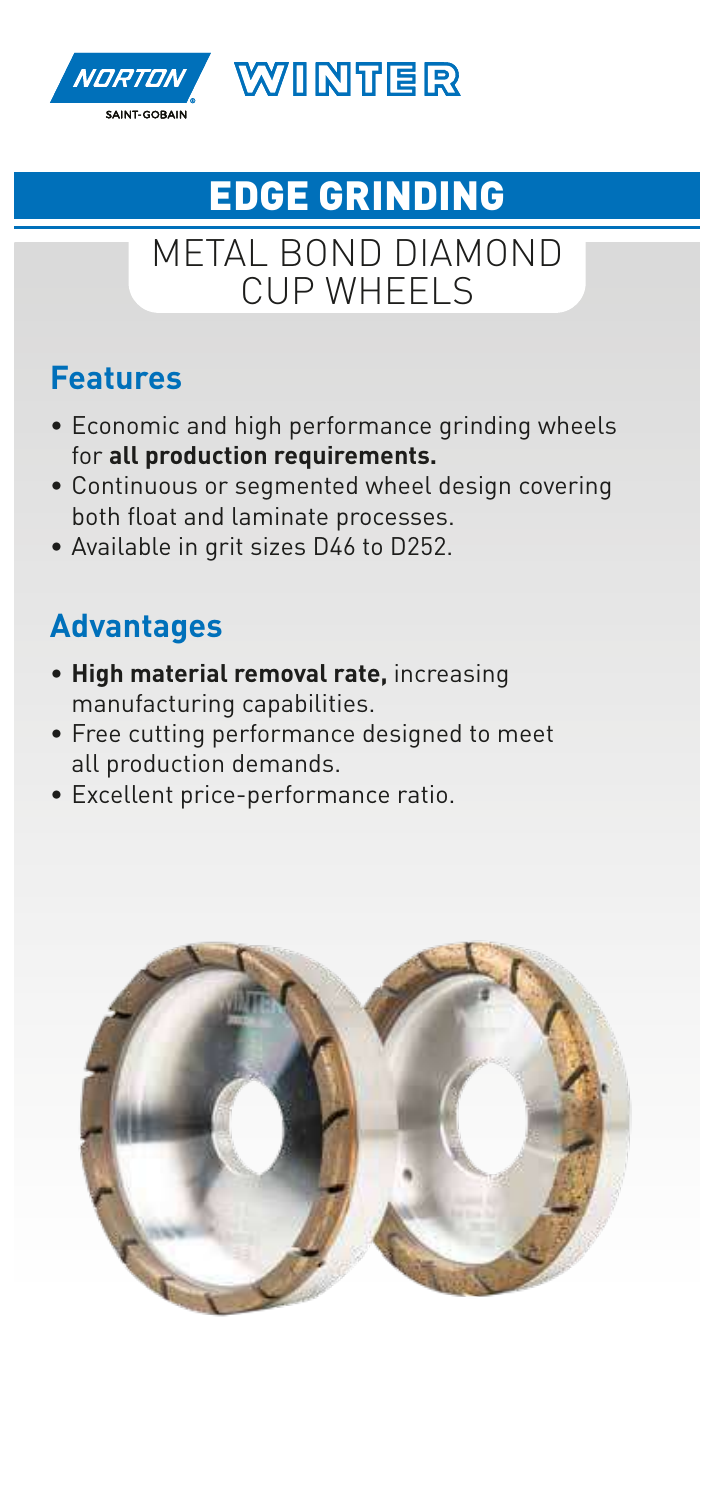

# POLISHING

# POLISHING WHEELS

#### **Features**

- Full range of resin and cerium wheels to **meet all finish requirements**.
- Complete range of dimensions and sizes to **suit all machine** makes and models.

- Excellent price-performance ratio.
- Products in stock or made-to-order for special requirements.

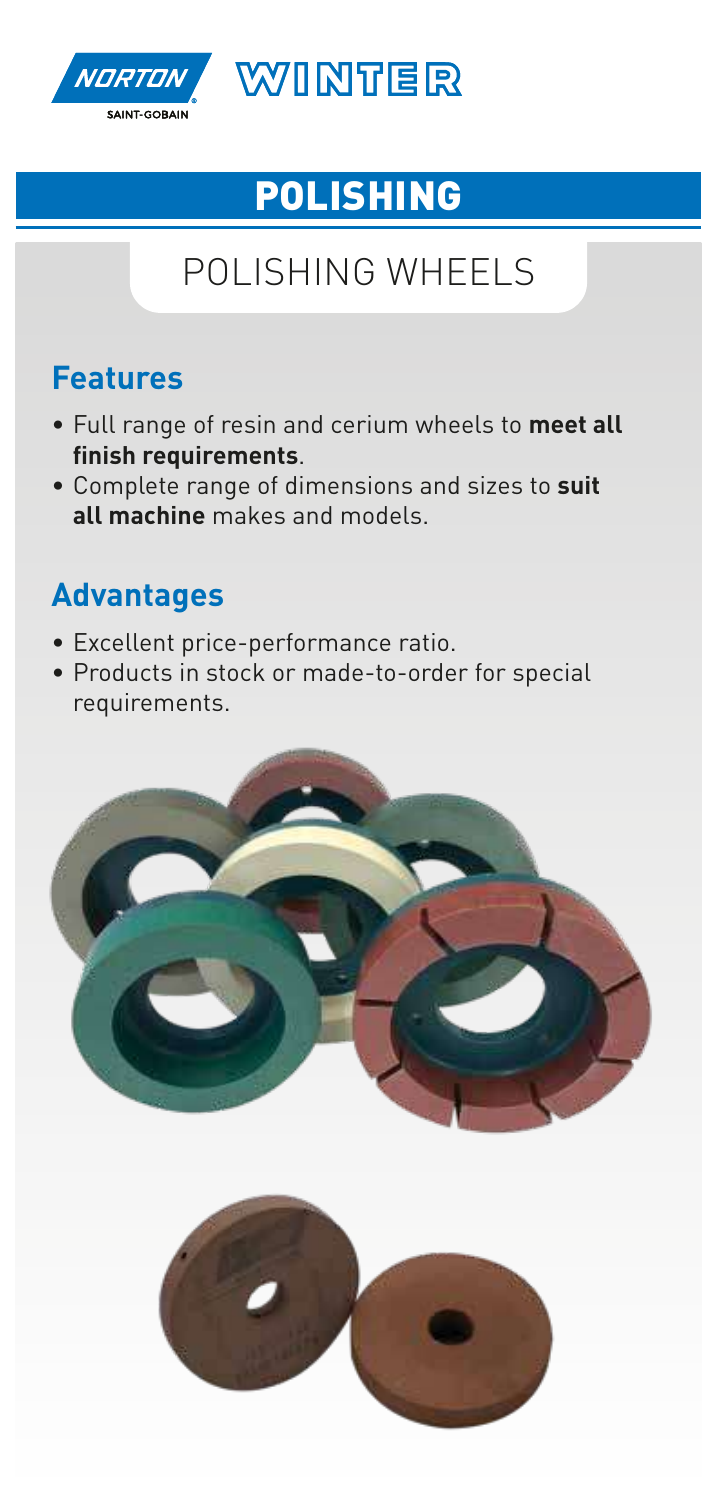

# CNC MACHINING

### METAL BOND DIAMOND PERIPHERAL WHEELS

#### **Features**

- High performance products ideally suited for **volume production** environments.
- Unique design offering high material removal rates whilst maintaining grind quality and product life.
- Standard diameters Ø 100 mm to Ø 200 mm.

- All profiles available (flat, pencil and trapezoidal profile).
- Designed with internal coolant holes to **optimise performance**.

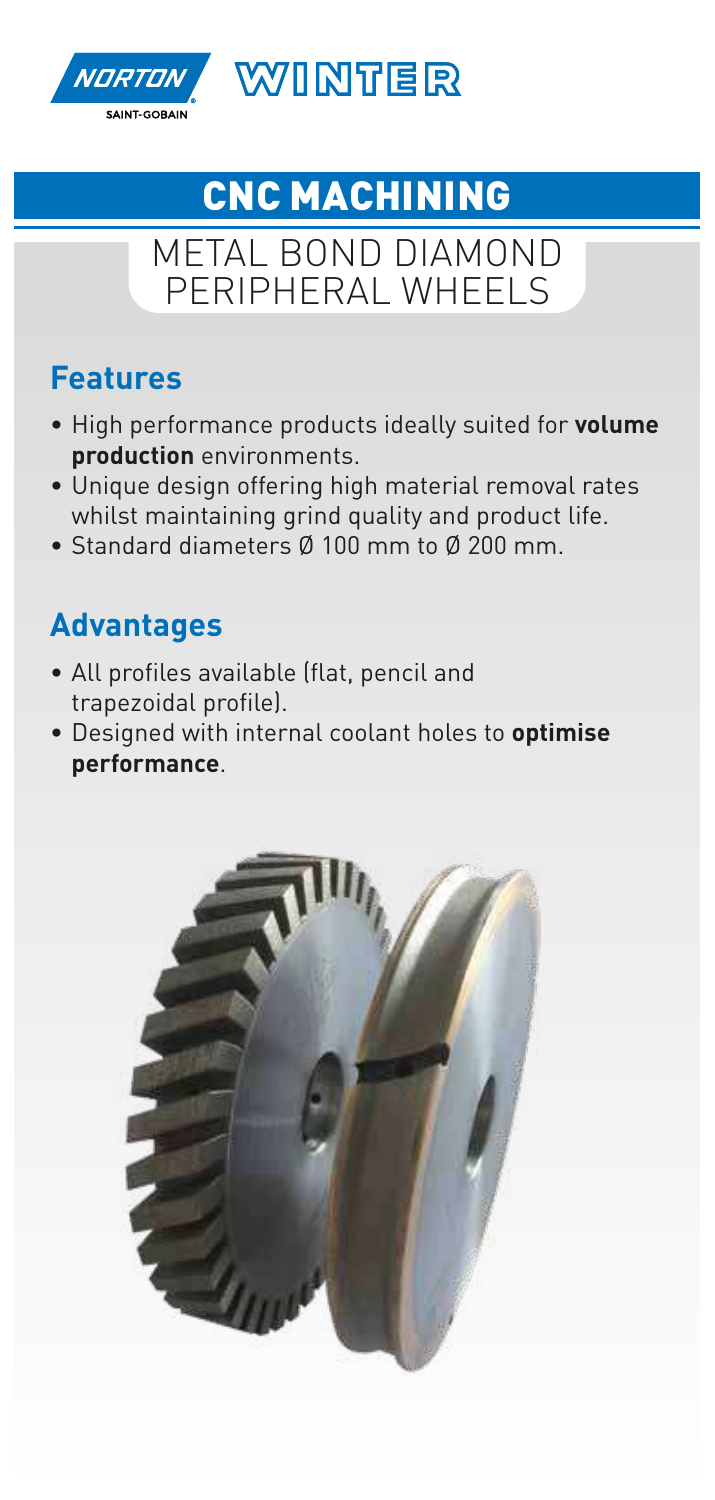

# MILLING

### ROUTERS

#### **Features**

- Rough milling (Ø 10 to Ø 20 mm).
- Finishing (Ø 10 to Ø 25 mm).
- 1/2 gas connection.

- **Increased cut rate** and **long life**.
- **Easy cutting** chip-free performance.
- Full stock solution.